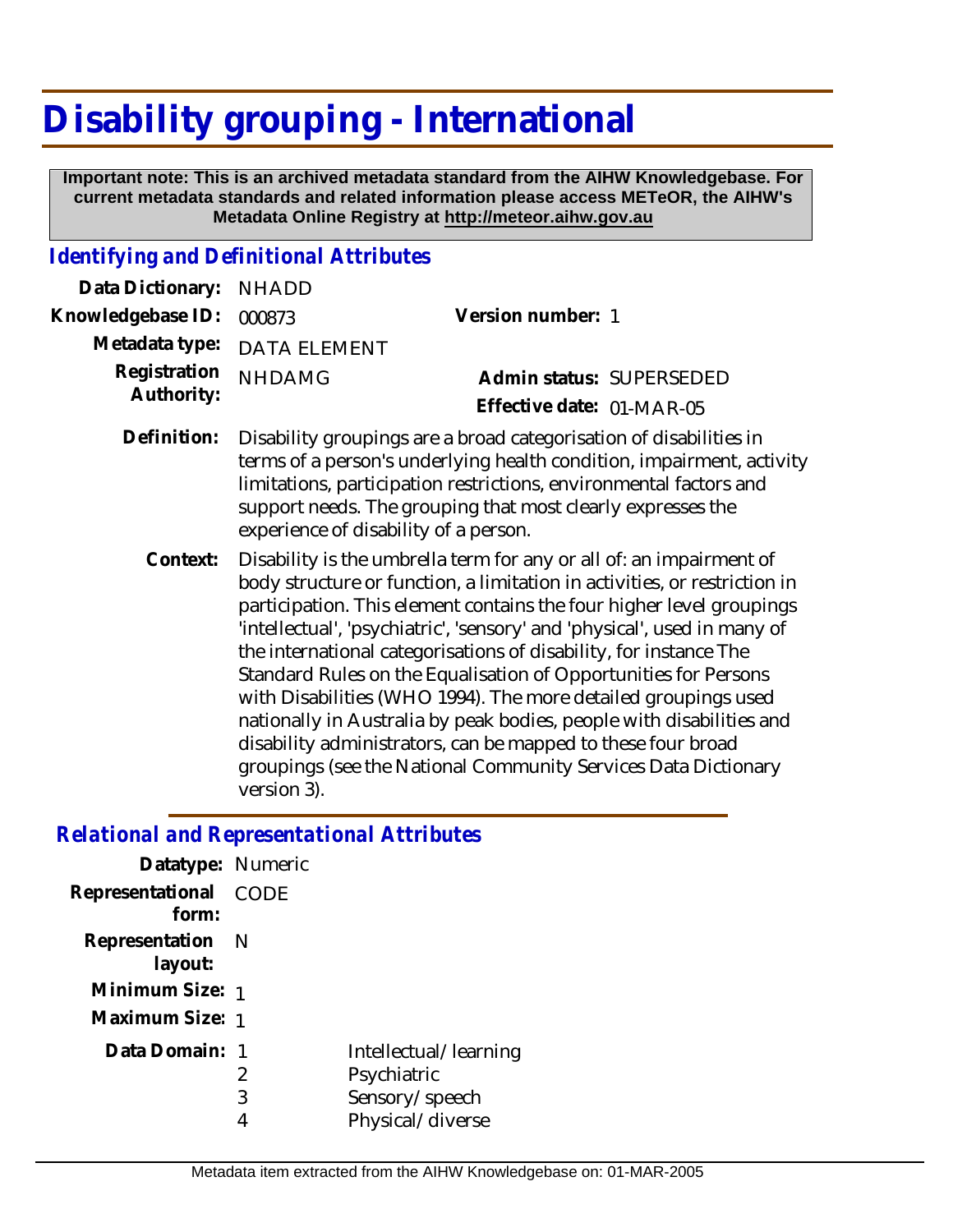### 9 Disability group not yet classified

Guide For Use: 1 Intellectual/learning disability is associated with impairment of mental functions with limitations in a range of daily activities and restriction in participation in a range of likely areas. Supports may be needed throughout life, the level of support tends to be consistent over a period of time but may change in association with changes in life circumstances. This grouping will include such groupings as, for example, development delay, intellectual, specific learning/attention deficit disorder and autism. 2 Psychiatric disability is associated with clinically recognisable symptoms and behaviour patterns associated with distress that may impair personal functioning in normal social activity. Impairments of global and specific mental functions are experienced with associated activity limitations and participation restrictions in a range of areas. Supports needed may vary in range, and may be required with intermittent intensity during the course of the condition. Change in level of supports tends to be related to changes in the level of impairment. This grouping includes conditions such as schizophrenia, affective disorders, anxiety disorders, addictive behaviours, personality disorders, stress, psychosis, depression and adjustment disorders. 3 Sensory/speech disability is associated with impairment of the eye, ear and related structures. Extent of impairment, and activity limitation tend to remain consistent for long periods. Participation restrictions are in areas of communication primarily, but may include mobility. Availability of a specific range of environmental factors will affect the level of disability experienced by people in the sensory grouping. Once in place, the level of support tends to be relatively consistent. Sensory disability will include such groupings as, for example, deaf, blind, vision, and hearing and speech. 4 Physical/diverse disability is associated with the presence of a

common impairment, which may have diverse effects within and among individuals, including effects on physical activities such as mobility. The range and extent of activity limitation and participation restriction will vary with the extent of impairment. Environmental factors and support needs are related to areas of activity limitation and participation restriction, and may be required for long periods. Level of supports may vary with both life changes and extent of impairment. This grouping includes such groupings as, for example, physical, acquired brain injury, neurological and persons experiencing chronic medical conditions that impact on the ability to perform physical activities or may affect internal organs such as lung or liver.

**Related metadata:** relates to the data element concept Disability version 1